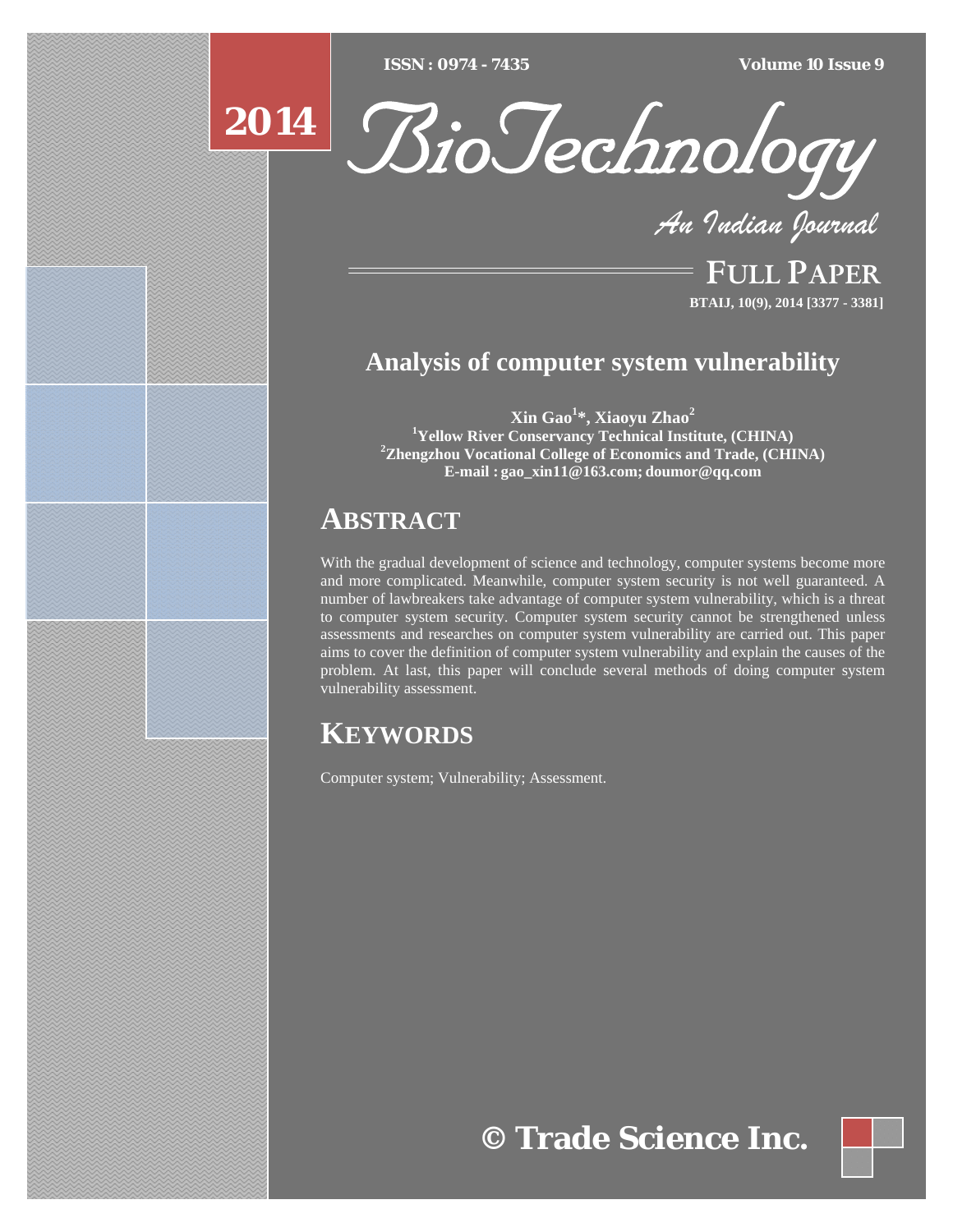#### **INTRODUCTION**

correspondingly and computer systems become more complicated. However, the speed of updating computer systems is so fast that designers don't realize the flaws in their designs. Some lawbreakers take advantage of these flaws, avoid security strategies and destroy computer systems. The degree of defect is called computer system vulnerability. Computer system vulnerability is the intrinsic property of each computer system. In other words, there is no computer system without vulnerability. With the wide spread of computer science and technology, hacker technology develops as well. Many hackers make use of the flaws of computer systems, attack on these flaws and paralyze the whole network. With the rapid development of science and technology, China's degree of information improves

computers related to each other, which boosts the efficiency of computer systems. When people enjoy the benefits of convenient Internet services, they also need to face various threats from Internet. More and more hackers design computer virus and attack computer systems. Security events emerged in the period of host computer terminal. At that time, hacker used computer virus to attack an independent host computer. After the emergence of Internet, computer virus can be transmitted through several ways. Based on Internet, hackers invented many ways of attacking computer systems. More attacking targets and more attacking methods make people pay more attention to computer system security. Figure 1 is about China's Internet computers and security events. The emergence and development of computer network makes originally independent host



Figure 1: China's internet computer and security events data statistics

number of computers is increasing rapidly in China, and the number of security events is increasing as well, whose increasing rate is higher than that of computers. The statistics show that computer system security is being threatened by various computer viruses in the Internet era. There are mainly two reasons for more and more Internet security events. One reason is that Internet is applied to more fields, and the other reason is that hackers improve their attacking methods. Fundamentally, the main cause of increasing Internet security events is computer system vulnerability. 95% China's security events lie in computer system vulnerability. Hackers make use of the flaws computer systems, enter the inner system, destroy the system and paralyze the whole network. So it is of great important to carry out an assessment o of computer system vuln nerability. According to the data given by China's Internet Network Information Center (CNNIC), the

relatively early, but it is still a hot research field. However, the computer system vulnerability assessment is still in the initial stage, and it is mainly used to sum up the experience of the actual use of computer systems and use the collected experience to assess other computer systems. This process depends on the process of extracting information and matching information. The research focus is about how to induce more accurate information sources. This kind of computer system vulnerability assessment is the most popular one. The relatively mature network security scanning method is the typical application of the assessments. Based on this kind of computer system vulnerability assessment, some experts start to employ fault tree, Petri nets, finite-state machine and other theories to carry out computer system vulnerability assessment, trying working out a more comprehensive assessment m method. Computer system vulnerability originated in Internet security events. The field emerges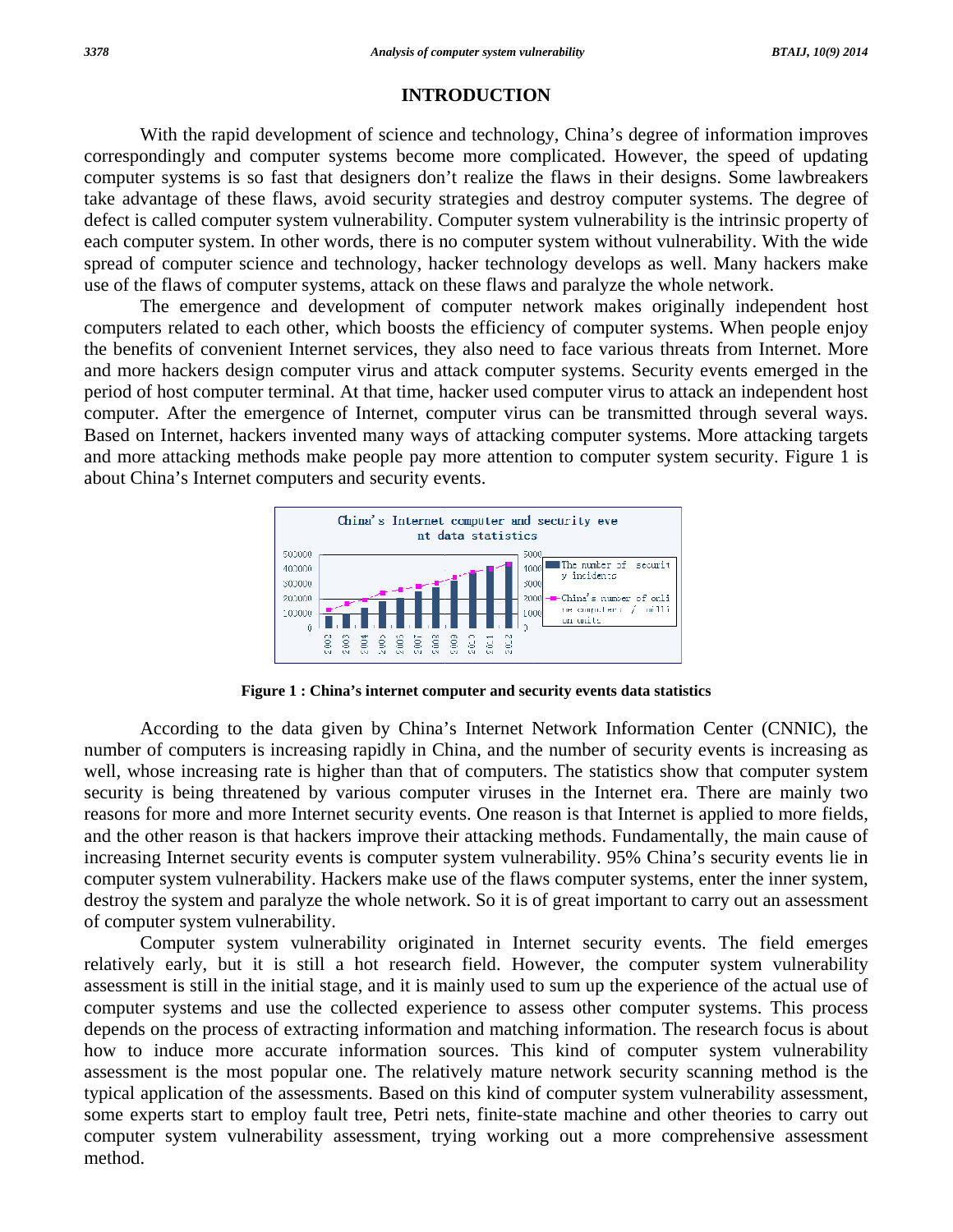#### **The definition and classification of computer system vulnerability**

 Computer system vulnerability can be regarded as the security loophole of computer network, and it is in the aspect of unexpected use. The complexity makes it difficult for designers to take all aspects of the computer systems into consideration. Therefore, hackers take advantage of the flaws, enter the inner system and do damage to the system. Computer system vulnerability mainly lies in the process of designing and achieving hardware, software and agreements. As the inherent property, these flaws can be used by hackers to destroy the system in an authorized way.

 Computer system vulnerability can be classified into three types: entity vulnerability, software vulnerability and Internet communication vulnerability. Entity vulnerability is mainly caused by the lack of integrity and entirety in the design of computer hardware. Entity vulnerability can do harm to CPU and paralyze the system. The head failure of hardware can result in read-write failure and the paralysis of the whole computer system. External factors like electromagnetic pulse, high temperature and strong magnetic field, can also damage the computer hardware heavily. Software vulnerability is the most common one, because software vulnerability is tightly related to computer system. Hackers usually enter software by inserting virus into certain program, calling functions and programs and getting powers. The functions of computer software are made up of different links. The design and programming, even application is quite different from each other in terms of ideology level. A mistake of certain algorithm or programming can make illegal module invade legal program, which shows that one reason of software vulnerability is the integrity of executable files. Internet communication vulnerability is highly connected with software vulnerability. Computer network can achieve hardware sharing, software sharing, data sharing and sharing of controlling information, but there are some problems and loopholes in recognizing users' identities. Advanced Internet communication circuits are telephone line, microwave circuit, special line, etc. These circuits can be easily influenced by electronic interference, and the transmitting information can be gotten easily as well. The interface between networks also has flaws. All these flaws become the breakthrough point of illegal intrusion and offer hackers ways of entering systems.

#### **Causes and harms of computer system vulnerability**

 The reason for the existence of computer system vulnerability is that programmers do not fully understand the inner programs. In the process of designing and programming, programmers don't take every aspects of computer systems into consideration, which causes computer system vulnerability. Some programmers program in an incorrect and unsafe way, which worsen computer system vulnerability. Influenced by occupation habits, programmers usually assume that their programs can be operated in any situation. Thus, programmers may easily ignore the operating situation, applicable objects and external factors when they are constructing computer system. It can be concluded that in order to maintaining the normal operation, programmers need to consider the stability of the system and all the factors above. In addition, users' incorrect use will also bring about potential danger to computer system and result in computer system vulnerability.

 The harm of computer system vulnerability can be shown in several aspects, for instance, disclosure of confidential information, wide spread of Internet virus and hacker intrusion, which can do great harm to individual users and enterprises by cause numerous economic loss. With the gradual improvement of the degree of information, more severe computer system vulnerability can be a threat to national security in the aspects of politics, economy and military. Essentially, computer system vulnerability can harm five kinds of system securities, which are reliability, confidentiality, entirety, usability and undeniableness. Reliability refers to reducing incorrect false alarm in the operation of computer system and improves the efficiency of computer system. Confidentiality means protecting users' information from disclosure and getting by unauthorized third party. Entirety requires that programs or information should not be tampered, forged, inserted and deleted purposely in the process of storing, communication and operation. In other words, programs or information cannot be destroyed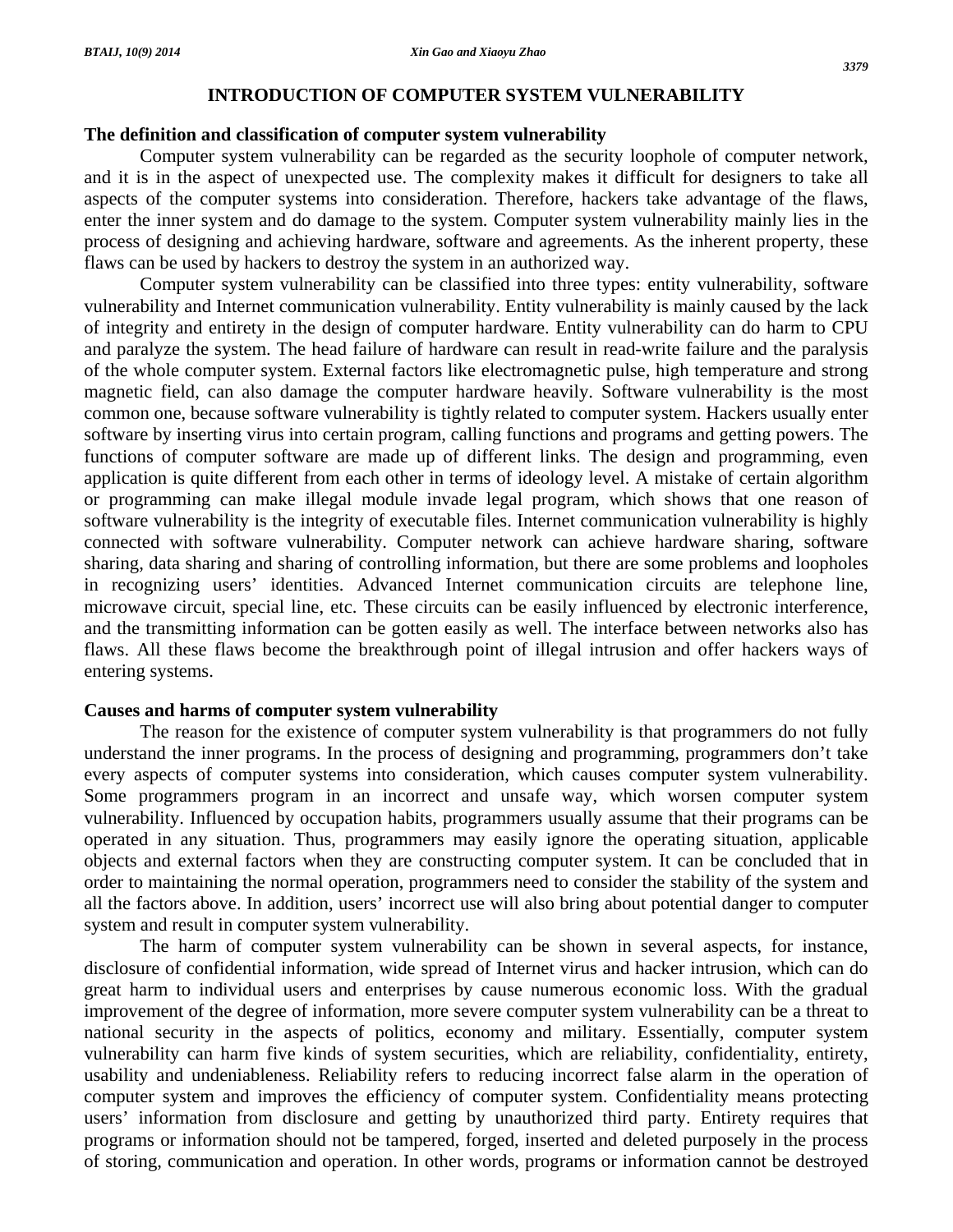or lost. Usability means guaranteeing that users can enjoy the services offered by computer and information network. Even some program is damaged; the system can also provide users with effective functions. Undeniableness is about the users of computer system, and it refers to guaranteeing information actors to be responsible for their behavior.

#### **ANALYSIS OF COMPUTER SYSTEM VULNERABILITY ASSESSMENT**

#### **Significance of computer system vulnerability assessment**

 Programmers carry out computer system vulnerability assessment by obtaining relative information, checking up the information and analyzing whether a single network or network service is normal or not. Computer system vulnerability assessment assumes the computer system being attacked, quantifies the attacks and checks whether the system have strong risk response to the attacks. If computer system vulnerability outweighs the risks, the normal operation will be disturbed and threatened. With the rapid development of computer science and technology, many computer attacks and network security events occurred. These attacks and security events take place mainly because of the security vulnerability of computer system itself, and the vulnerability become the breakthrough point of hackers' or computer virus' intrusion. Strengthening computer system vulnerability assessment can improve the stability and security of computer systems, decrease computer system vulnerability and reduce the occurrence of computer attacks and network security events.

#### **Corporative computer system vulnerability assessment**

 Corporative computer system vulnerability assessment method firstly assumes that the third party's visit to the computer system is legal, and allows it to looking through information and using resources. The information gotten by the third party is legal resources and is gotten through standardized system check. It should guarantee that every check is done by different assessment programs. The managers of computer systems can pass the check, undertake assessment, divide the task into different parts and put them on different platform. Then programmers use corporative computer system vulnerability assessment method to conduct high density examination. In this way can programmers find the flaws and loopholes of the computer system, check out abnormal data, files and the trail left by hackers. In a word, corporative computer system vulnerability assessment method is very reliable.

#### **Non-corporative computer system vulnerability assessment**

 Non-corporative computer system vulnerability assessment method is used when computer systems find the intruder. Then computer systems keep full record of intruder's actions and detect its Internet behavior, assessing the vulnerability of Internet service systems. In order to execute noncorporative computer system vulnerability assessment, the intruding program should pass the state test and check out whether the computer system has system vulnerability by employing technologies like version information, agreement coordination, port state, etc. Non-corporative computer system vulnerability assessment usually be done on a separate platform. Programmers use a single analyzer to support the entrances of several operating platforms. TABLE 1 is the comparison between corporative computer system vulnerability assessment and non-corporative computer system vulnerability assessment.

| <b>Method of</b><br>characteristics | The executive<br>body | Access to<br>information source  | <b>Access to information</b><br>condition | There may be<br><b>platform</b> | <b>Reliability</b>         |
|-------------------------------------|-----------------------|----------------------------------|-------------------------------------------|---------------------------------|----------------------------|
| The cooperative<br>analysis         | Administrator         | The detection<br>information     | Assume legal detection Multiple           |                                 | Very reliable              |
| Analysis of non<br>cooperative      | Hacker                | Attack and return<br>information | If the illegal invasion                   | one                             | The relatively<br>reliable |

| TABLE 1: Comparison of vulnerability analysis of computer |  |
|-----------------------------------------------------------|--|
|-----------------------------------------------------------|--|